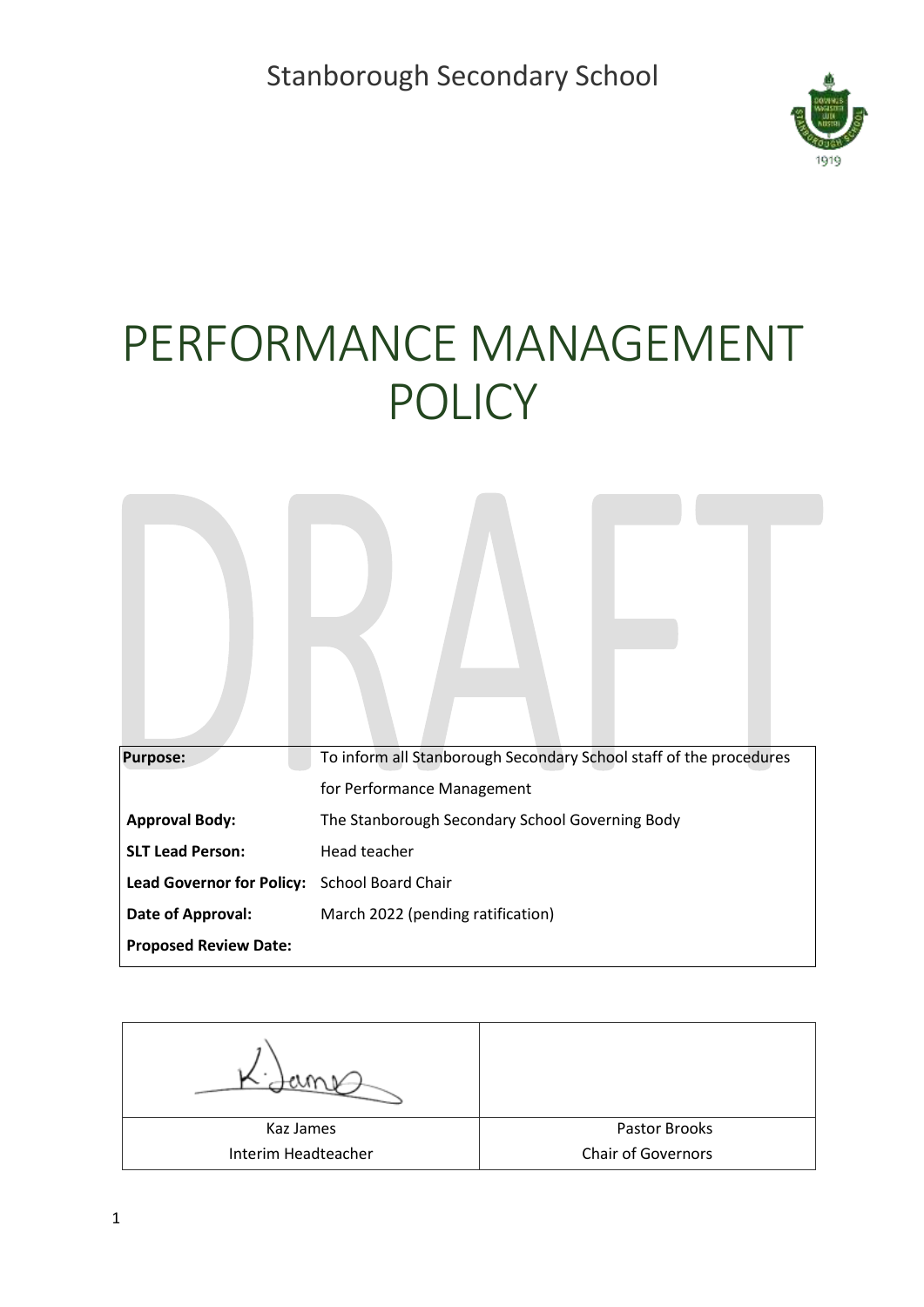# INTRODUCTION

Stanborough Secondary School is committed to enabling staff to work to the high standard expected of them with the aim of delivering outstanding educational provision. This policy complies with current legislation, including the Education (School Teachers' Appraisal) (England) Regulations 2012 (the Appraisal Regulations), and is a key part of our school's effort to ensure that effective performance management and staff appraisals are carried out. Other relevant policies that may link to this policy include the school's staff disciplinary procedures, code of conduct and grievance policy.

The Board of Governors undertakes an annual review of this policy and of the efficiency with which the related duties have been discharged, no later than one year from the date shown above, or earlier if changes in legislation, regulatory requirements or best practice guidelines so require.

### Implications of COVID-19

- We believe that no teacher should be disadvantaged as a result of the Covid-19 outbreak, in respect of perceptions of their performance during the course of the performance management cycle.
- The DFE advised us to use our discretion in 2020/21 to set aside appraisal of teachers and school leaders against their objectives and we will adopt a similar approach for 2021/22.
- Staff and appraisers will revisit their objectives to consider the extent to which achievement of them has been impeded or made impossible by the disruption we have experienced during the course of the current academic year. Where it is clear that an objective has not been achieved as a result of Covid-related disruption, staff will be given the opportunity to 'carry over' the objective into the 2021-2022 cycle.

### 1. Purpose

- 1.1 This policy sets out the framework for a clear and consistent assessment of the overall performance of teachers, including the head teacher and for supporting their development within the context of the school's plan for improving educational provision and performance, and the standards expected of teachers. It also sets out the arrangements that will apply when teachers fall below the levels of competence that are expected of them.
- 1.2 This policy sets out the framework for a clear and consistent assessment of the overall performance of all staff and for supporting their development needs within the context of the school's development plan and their own professional needs.

# 2. Application of the policy

2.1 The policy is in two separate sections:

Part A of the policy, which covers appraisal, applies to the head teacher, all teachers and support staff employed by the school, except those on contracts of less than one term, those undergoing induction *(i.e. NQTs)* and those subject to capability procedures as described in Part B of this policy. Note that specific objectives can be found on the objectives form.

2.2 **Part B** of the policy, which sets out the formal capability procedure, applies to teachers (including the head teacher) only where there are serious concerns about performance that the appraisal process has been unable to address. The policy also applies to support staff, teaching assistants and administrative staff, where performance concerns have been raised.

### Part A – Appraisal

*Stanborough School is committed to safeguarding and promoting the welfare of our students and expects all staff and volunteers to share this commitment. It is our aim that all our students fulfil their potential Page 2 of 18*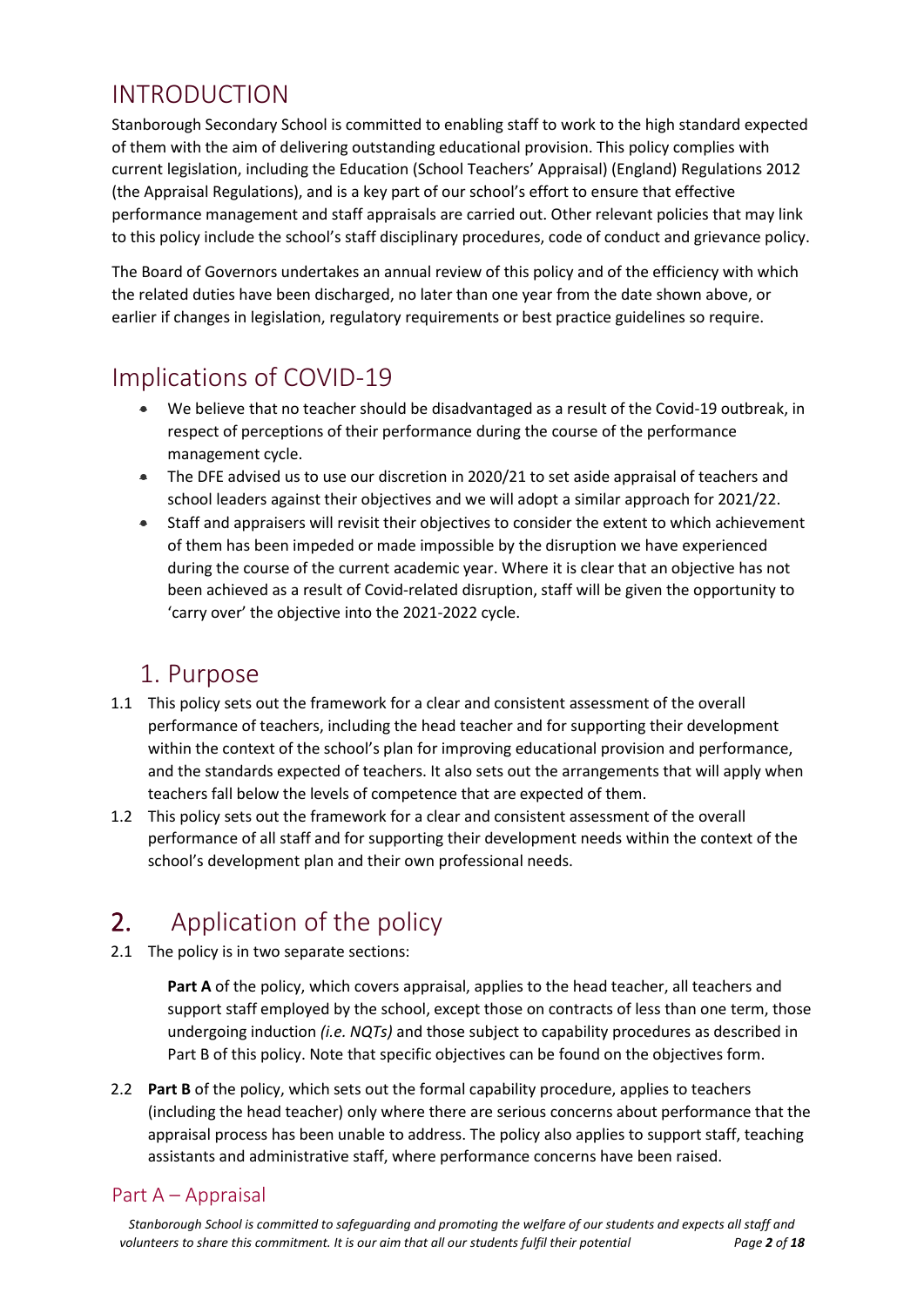# 3. Rationale

3.1 Appraisal in this school will be a supportive and developmental process designed to ensure that all teachers and staff have the skills and support they need to carry out their role effectively. It will help to ensure that teaching and non-teaching staff are able to continue to improve and develop their professional practice. It is a continuous professional development system.

# 4. The appraisal period

- 4.1 The appraisal period will run for twelve months from October/November for Teachers, November/December for the Head Teacher and from January/February for Support Staff, or as soon as is practicable after that. However, in circumstances such as a pandemic, appraisals may be extended for one term. Given the impact of the pandemic, the performance management cycle 2021-2022 for teaching staff will run from February 2022 to October/November 2022 (9 months) and will remain the same for support staff. This is so that we can revert to the normal cycle for 2022-2023.
- 4.2 Teachers who are employed on a fixed term contract of less than one year will have their performance managed in accordance with the principles underpinning this policy. The length of the period will be determined by the duration of their contract.

### 5. Appointing appraisers

- 5.1 The head teacher will be appraised by the Governing Body, supported by a suitably skilled and experienced external adviser who has been appointed by the BUC for that purpose.
- 5.2 In this school the task of appraising the head teacher, including the setting of objectives, will be delegated to a sub-group consisting of two members of the Governing Body.
- 5.3 The head teacher and suitably competent staff will be the appraisers for teachers. Members of SLT and Faculty Leaders may appraise the individuals they line manage. The head teacher will ensure that the SLT is trained to carry out performance management if they are required to do so.

# 6. Setting objectives

- 6.1 The head teacher's objectives will be set by the Governing Body after consultation with the external adviser.
- 6.2 Objectives for each teacher will be set before, or as soon as practicable after, the start of each appraisal period. The objectives set for each teacher, will be Specific, Measurable, Achievable, Realistic and Time-bound and will be appropriate to the teacher's role and level of experience. The appraiser and teacher will seek to agree the objectives but, if that is not possible, the appraiser will determine the objectives. Objectives may be revised if circumstances change.
- 6.3 The objectives set for each teacher will, if achieved, contribute to the school's plans for improving the school's educational provision and performance and improving the education of pupils at that school. This will be ensured by making sure objectives reflect current school improvement priorities.
- 6.4 Given the shorter time period for the performance management cycle 2021-2022, consideration will be given to ensuring objectives are achievable in and to the number of objectives set.
- 6.5 Before, or as soon as practicable after, the start of each appraisal period, each teacher will be informed of the standards against which that teacher's performance in that appraisal period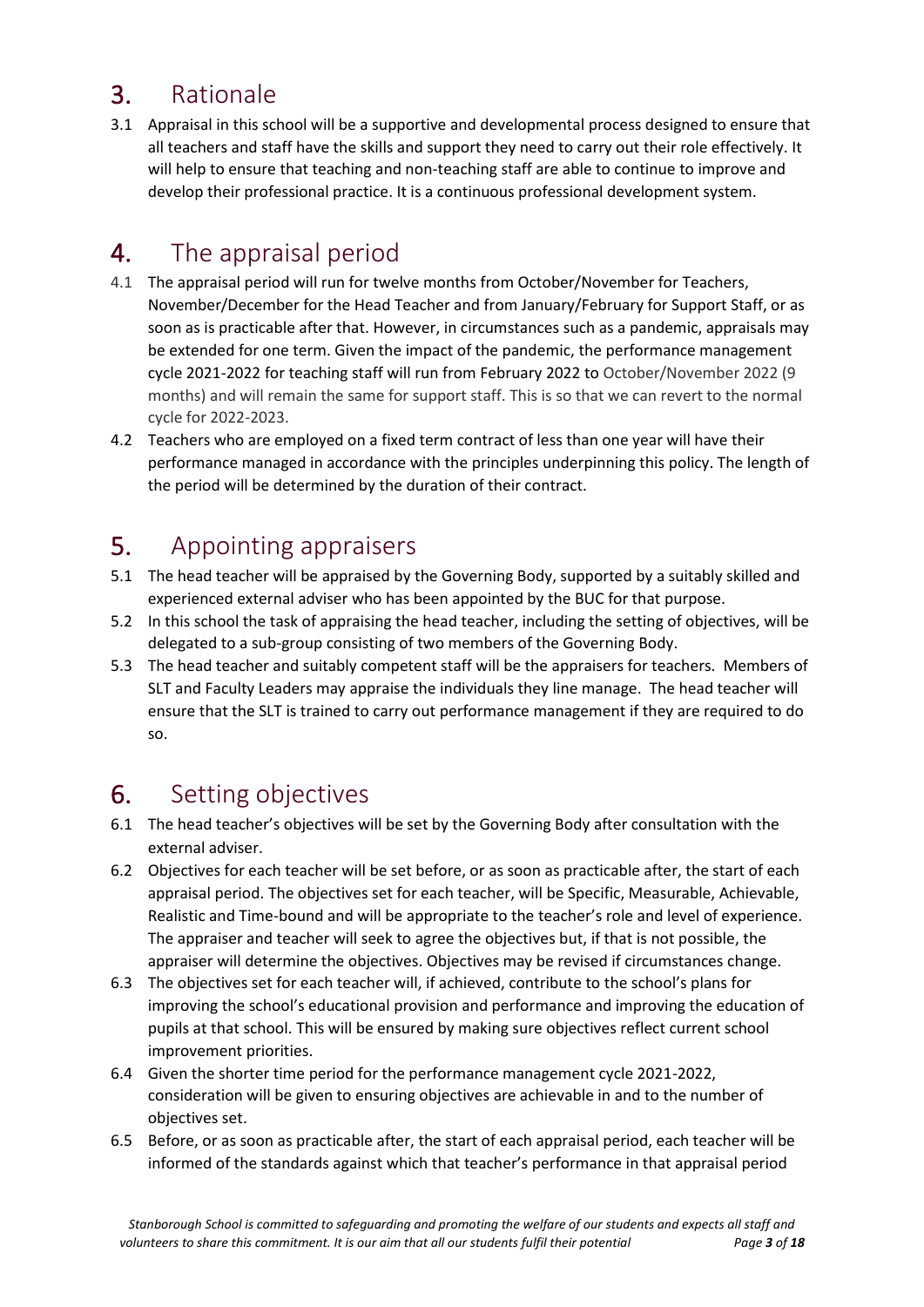will be assessed. All teachers will be assessed against the standards contained in the document "Teachers' Standards" published in July 2011 (introduction updated June 2013).

The head teacher, teachers with extra responsibilities and support staff will also be assessed against the set of standards that are relevant to them.

# 7. Reviewing performance

### Observation

- 7.1 This school believes that observation of classroom practice and other responsibilities is important both as a way of assessing teachers' performance in order to identify any particular strengths and areas for development they may have and of gaining useful information which can inform school improvement more generally. All observation will be carried out in a supportive fashion.
- 7.2 In this school, teachers' performance will be regularly observed but the amount and type of classroom observation will depend on the individual circumstances of the teacher and the overall needs of the school (see capability procedures).
- 7.3 Formal classroom observations will be carried out by those with UK accredited QTS. Observers will ensure that those being observed will be notified at least five working days in advance. Teachers will be informed of the focus of the observation and observations will not last longer than one hour. Teachers are required to send a lesson plan before the lesson takes place.
- 7.4 Head teachers or other leaders with responsibility for teaching standards may "drop in" to lessons (remote or face-to-face). in order to evaluate the standards of teaching and to check that high standards of professional performance are established and maintained. The length and frequency of a "drop in" will vary, depending on specific circumstances, however, will not last longer that 30 minutes.
- 7.5 Head teachers or other leaders with responsibility for teaching standards may also scrutinise work. This can take place in isolation or as part of an observation/drop-in.
- 7.6 When staff are required to hand work in for scrutiny, they will be given at least 5 five working days' notice.
- 7.7 Teachers (including the head teacher) who have responsibilities outside the classroom should also expect to have their performance of those responsibilities observed and assessed.

### Evidence – All Employees

7.8 During the appraisal period, each employee has a responsibility for gathering evidence of their progress throughout the year for them to identify any particular strengths or areas for further development. The appraiser will then record the discussion on this evidence in the appraisal report.

### Teachers

- 7.9 In addition, a range of evidence should be available to the appraiser on a teacher's performance as part of the quality assurance processes. Evidence may include but is not limited to:
	- lesson observations
	- Drop-ins
	- work scrutiny
	- questionnaires (pupil or parent where obtained)
	- planning scrutiny
	- learning walks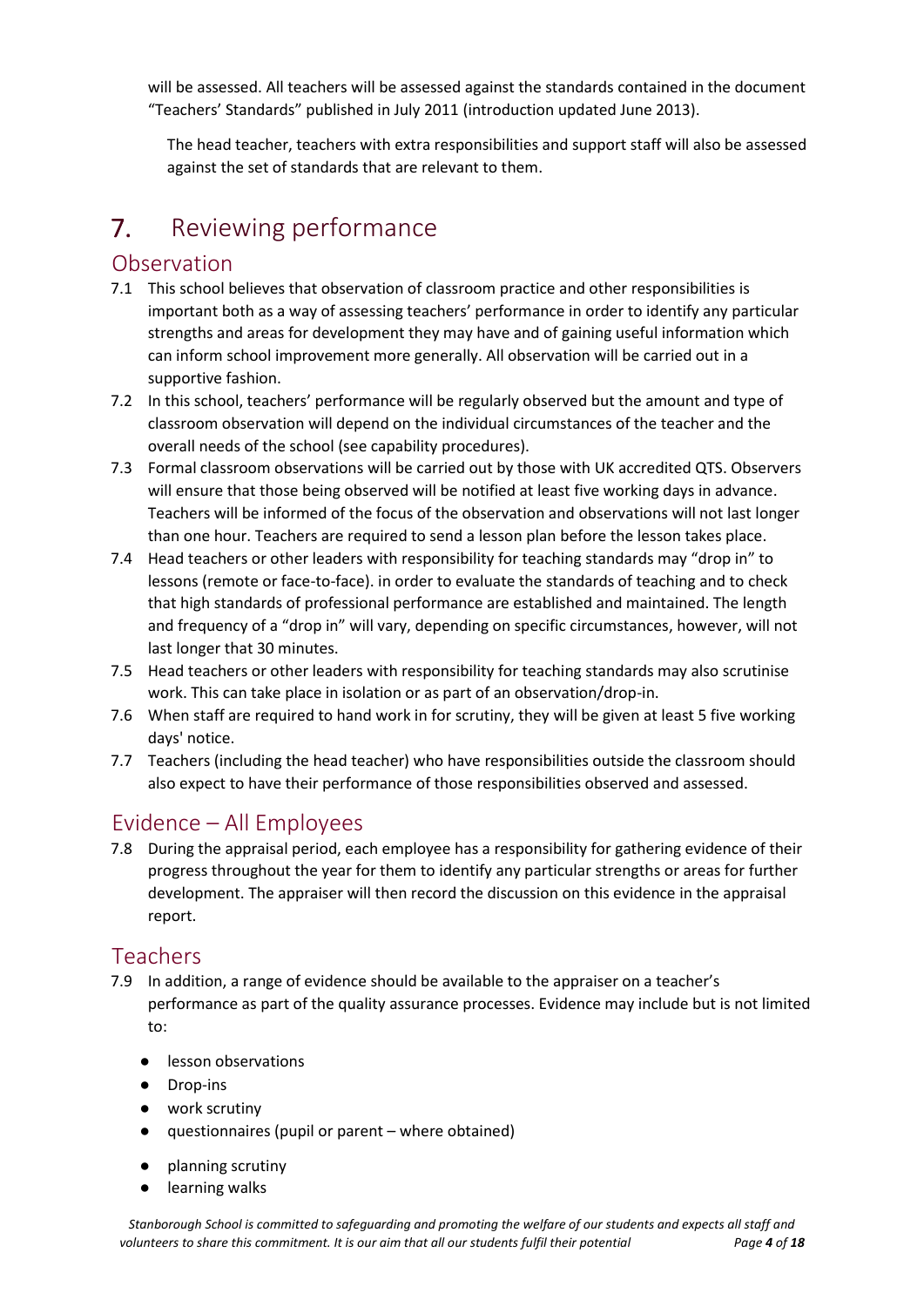- pupil feedback (where obtained)
- tracking data of pupil's progress
- progress of individuals/groups
- evidence of meeting Standards

### Development and support

7.10 Appraisal is a supportive process which will be used to inform continuing professional development. The school wishes to encourage a culture in which all teachers take responsibility for improving their teaching through appropriate professional development. Professional development will be linked to school improvement priorities and to the ongoing professional development needs and priorities of individual teachers.

### Feedback

- 7.11 Teachers will receive constructive feedback on their performance throughout the year. For formal observations, appraisers will attempt to feedback to teachers verbally within 24 hours and provide written feedback within 5 working days. Teachers are then required to comment on the written feedback within 5 working days. For 'drop-ins', feedback will be given to the teacher or to teachers collectively (as a group/together) in a meeting or during briefing.
- 7.12 Feedback will highlight particular areas of strength as well as any areas that need attention. This will be in liaison with the teacher, who will be coached to identify the areas for development relating to the school's pedagogy. This will enable them to be a more reflective pratitioner.
- 7.13 Where there are concerns about any aspects of the teacher's performance the appraiser will meet the teacher formally to:
	- give clear feedback to the teacher about the nature and seriousness of the concerns.
	- give the teacher the opportunity to comment and discuss the concerns.
	- agree any support (e.g. coaching, mentoring, structured observations), that will be provided to help address those specific concerns.
	- make clear how, and by when, the appraiser will review progress *(it may be appropriate to revise objectives, and where necessary allow sufficient time for improvement. The amount of time will reflect the seriousness of the concerns).*
	- explain the implications and process if no or insufficient improvement is made.
- 7.14 The n progress is reviewed, if the appraiser is satisfied that the teacher has made, or is making, sufficient improvement, the appraisal process will continue as normal, with any remaining issues continuing to be addressed through that process.

### **8.** Transition to capability

8.1 If the appraiser is not satisfied with progress, the teacher will be notified in writing that the appraisal system will no longer apply and that their performance will be managed under the capability procedure and will be invited to a formal capability meeting. The capability procedures will be conducted as in part B of this policy.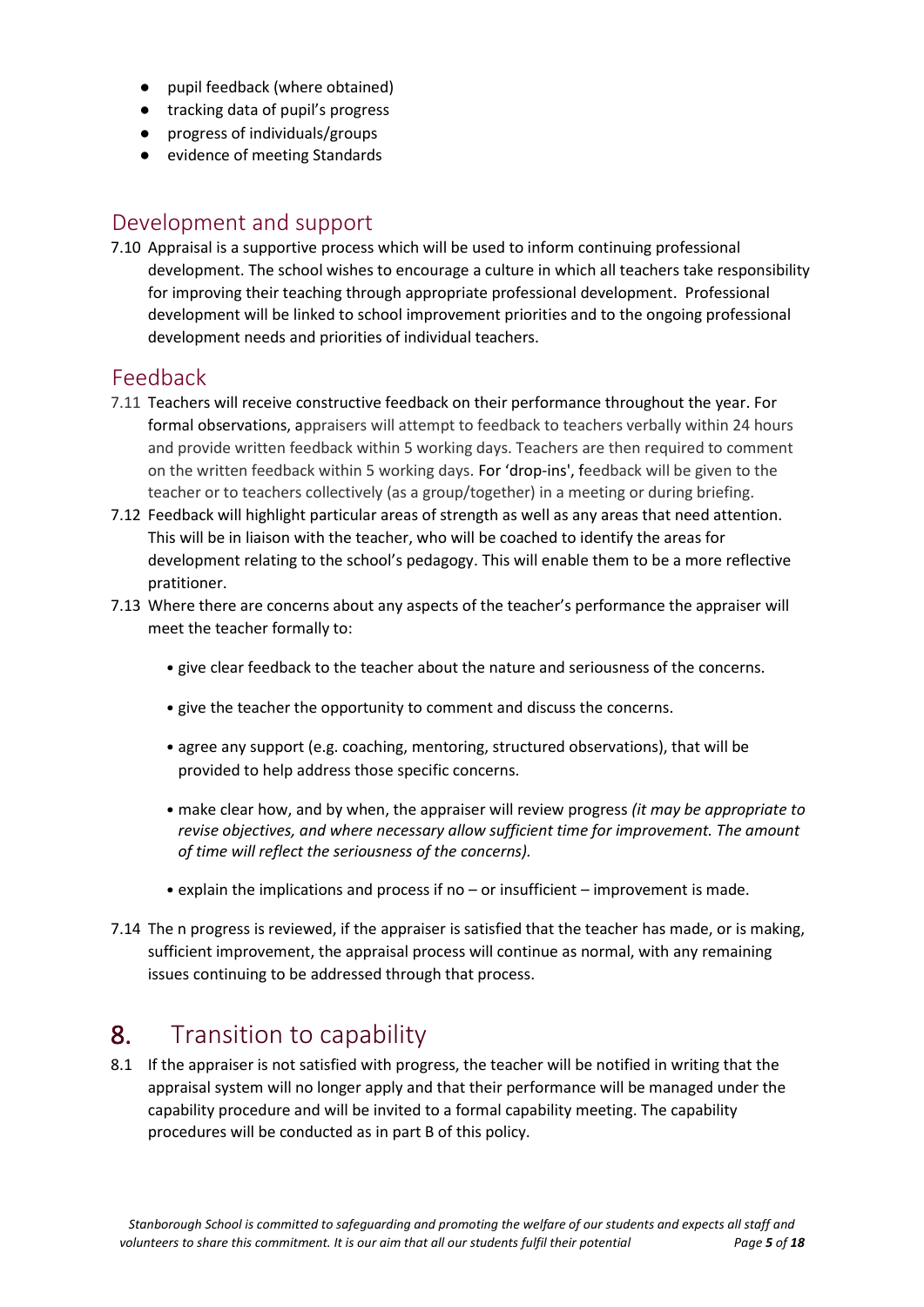### 9. Annual assessment

- 9.1 Each teacher's performance will be formally assessed in respect of each appraisal period. In assessing the performance of the head teacher, the Governing Body must consult the external adviser.
- 9.2 This assessment is the end point to the annual appraisal process, but performance and development priorities will be reviewed and addressed on a regular basis throughout the year in interim meetings which will take place each term.
- 9.3 The teacher will receive as soon as practicable following the end of each appraisal period, and have the opportunity to comment in writing on, a written appraisal report.
- 9.4 The appraisal report will include:
	- details of the teacher's objectives for the appraisal period in question.
	- an assessment of the teacher's performance of their role and responsibilities against their objectives and the relevant standards;
	- an assessment of the teacher's training and development needs and identification of any action that should be taken to address them;
	- Discuss the teacher's wellbeing, career aspirations and any difficulties they may be facing
	- a recommendation on contract renewal, where that is relevant.
	- If necessary, discuss the teacher's underperformance and put a plan in place to address it. They should also inform the teacher that if performance does not improve, capability proceedings may begin, where applicable ( see 8.1)
- 9.5 The assessment of performance, training and development needs will inform the planning process for the following appraisal period.

### THE PERFORMANCE MANAGEMENT PROCESS FOR TEACHING **STAFF**

This process includes the use of the Teacher review Objectives and the Employee Performance Evaluation each indicating the steps that need to be followed. In addition, teachers need to submit updated scheme of work in their evidence folders; will be observed formally twice in the Performance Management cycle (lesson observation) and pupil evaluation will be carried out on each individual staff (unless there is a requirement to carry our further observations – see 7.2). All these must be included in the Performance Management folder for each teacher.

### THE PERFORMANCE MANAGEMENT PROCESS FOR NON-TEACHING STAFF

The primary purpose of the policy is to build a workforce motivated to the development of skills and competencies focused on the establishment of an effective, efficient and accountable workforce.

- 1. To set challenging and realistic objectives for individuals, teams and departments; and
- 2. To improve and maintain customer service and delivery throughout the school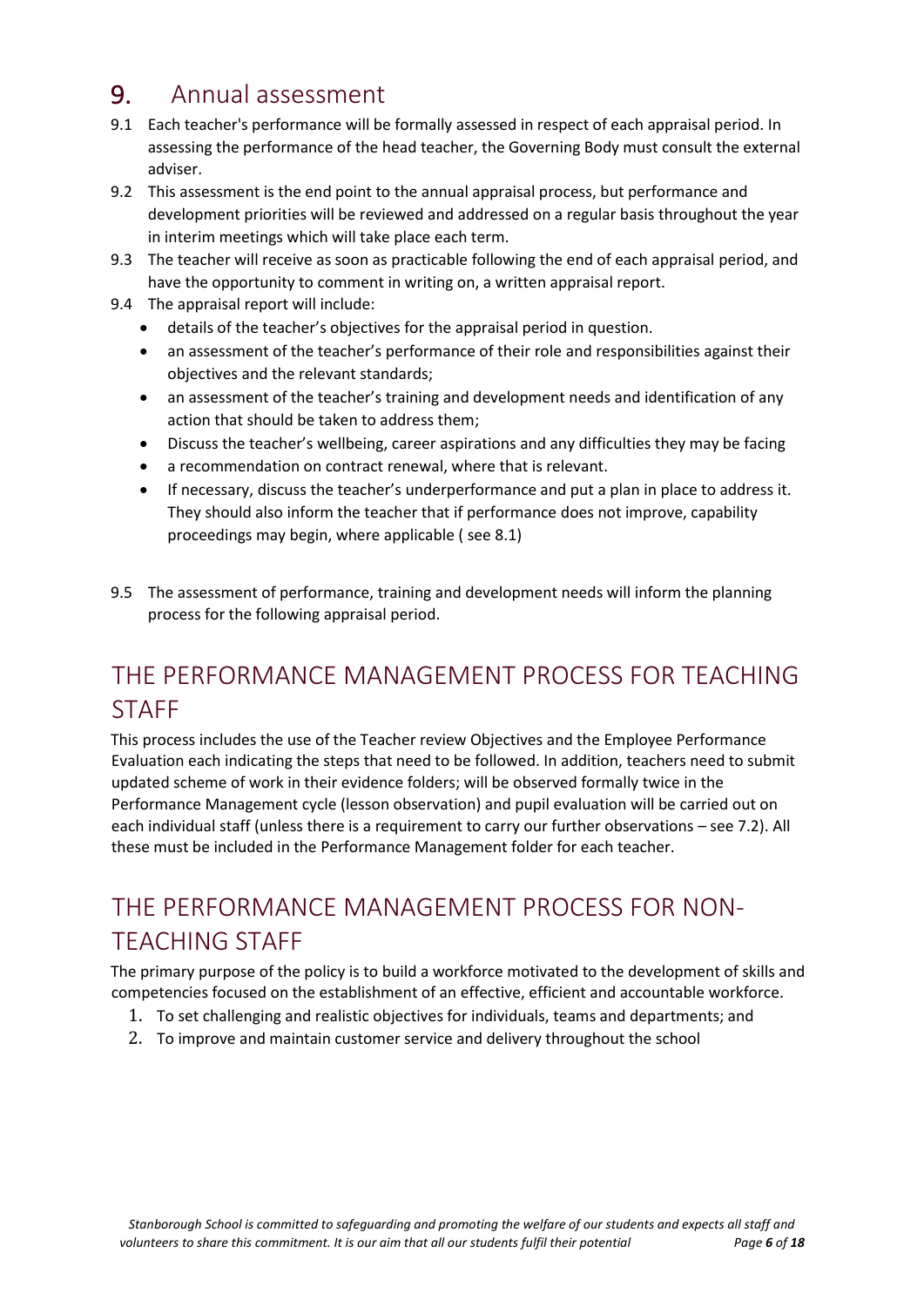# LINKS TO SCHOOL DEVELOPMENT PLAN AND SCHOOL SELF EVALUATION PLANNING

The performance management policy is linked to the school development plan. The performance management process will be the main source of information as appropriate for school selfevaluation and the wider school improvement process.

Similarly, the school development plan and the school's self-evaluation form are key documents for the performance management process.

All reviewers are expected to explore the alignment of reviewees' objectives with the school's priorities and plans. The objectives should also reflect reviewees' professional aspirations.

### CONSISTENCY OF TREATMENT AND FAIRNESS

The Governing Body is committed to ensuring consistency of treatment and fairness in the operation of performance management.

To ensure this the following provisions are made in relation to moderation, quality assurance and objective setting.

### QUALITY ASSURANCE

The head teacher has determined that s/he will delegate the reviewer role for staff for whom s/he is not the line manager. In these circumstances, the head teacher will moderate all the planning statements to check that the plans recorded in the statements of teachers at the school:

- i) are consistent between those who have similar experience and similar levels of responsibility
- ii) comply with the school's performance management policy, the regulations and the requirements of equality legislation
- iii) Where possible, the headteacher will ensure quality assurance by requesting that the Education Director and/or other headteachers from neighbouring schools support the process of moderation.

The Head Teacher will also review and comment on all staff performance management twice a year.

The Governing Body will nominate the Chair of the Governing Body, who will not be involved in the head teacher's performance management or any appeal regarding the head teacher's performance management to ensure that the head teacher's planning statement is consistent with the school's improvement priorities and complies with the school's performance management policy and the Regulations.

The Governing Body will review the quality assurance processes when the performance policy is reviewed.

### Appointment of Reviewers

If the line Manager has been allocated as reviewer, where there is more than one line manager, the Head teacher will determine which line manager is best placed to manage and review the person's performance.

Where a member of staff is of the opinion that the reviewer is unsuitable for professional reasons, they may submit a written request to the Head teacher for the reviewer to be replaced stating the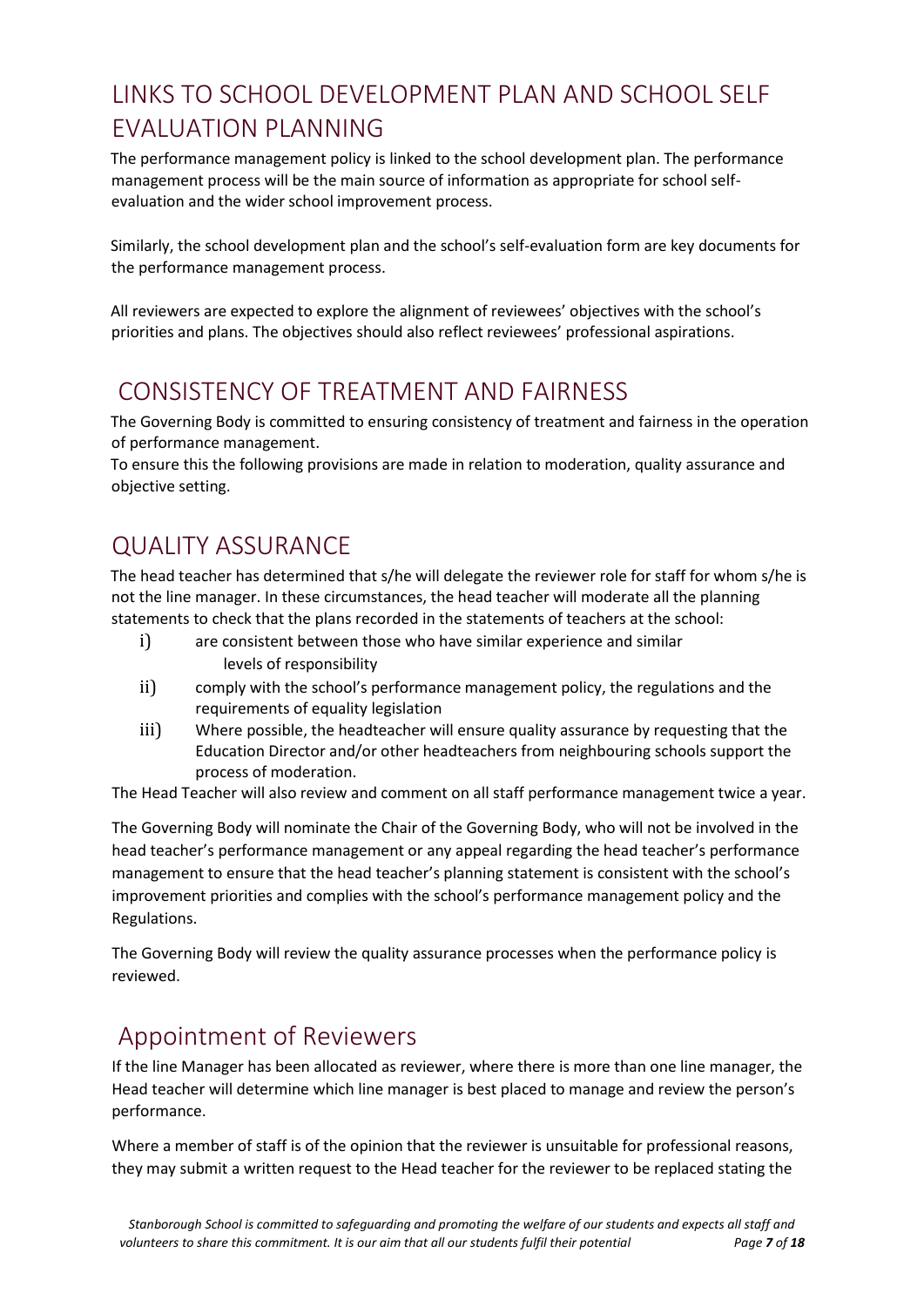reasons. The member of staff will be permitted one reallocation of reviewer, selected by the Head teacher.

### OBJECTIVE SETTING

The objectives set will be rigorous, challenging, achievable, time-bound, fair and equitable in relation to teachers with similar roles/responsibilities and experience. They will have regard to what can reasonably be expected of any employee in that particular position given the desirability of the reviewee being able to achieve a satisfactory balance between the time required to discharge his professional duties and the time required to pursue his personal interests outside work. Punctuality and the meeting of set deadlines will form part of the objectives to be met.

Objectives should be made with reference to the school's development plan and be focussed on organisational goals such as pupil achievement/attainment and the professional development of the reviewee. They shall also take account of the employee's professional aspirations. They should be such that, if they are achieved, they will contribute to improving the progress of pupils at the school and the overall improvement/development of the school.

A copy of the job description and the SDP should be made available to the reviewee.

The reviewer and reviewee will seek to agree the objectives but where a joint determination cannot be made, the reviewer will make the determination.

Though performance management is an assessment of overall performance of staff and the head teacher, objectives cannot cover the full range of the roles/responsibilities of a member of staff. Objectives will, therefore, focus on the priorities for an individual for the cycle. At the review stage, it will be assumed that those aspects of an individual's roles/responsibilities not covered by the objectives or any amendment to the statement, which may have been necessary in accordance with the provisions of the regulations, have been carried out satisfactorily.

### Reviewing Progress

At the end of the cycle, assessment of performance against an objective will be on the basis of the performance criteria set at the beginning of the cycle. Good progress towards the achievement of a challenging objective, even if the performance criteria have not been met in full, will be assessed favourably.

The performance management cycle is annual, but on occasions it may be appropriate to set objectives that will cover a period over more than one cycle. In such cases, the basis on which the progress being made towards meeting the performance criteria for the objective will be assessed at the end of the first cycle and will be recorded in the planning and review statement at the beginning of the cycle.

### APPEALS

At specified points in the performance management process all staff have a right of appeal against any of the entries in their planning and review statements. Where a reviewee wishes to appeal on the basis of more than one entry, this would constitute one appeal hearing.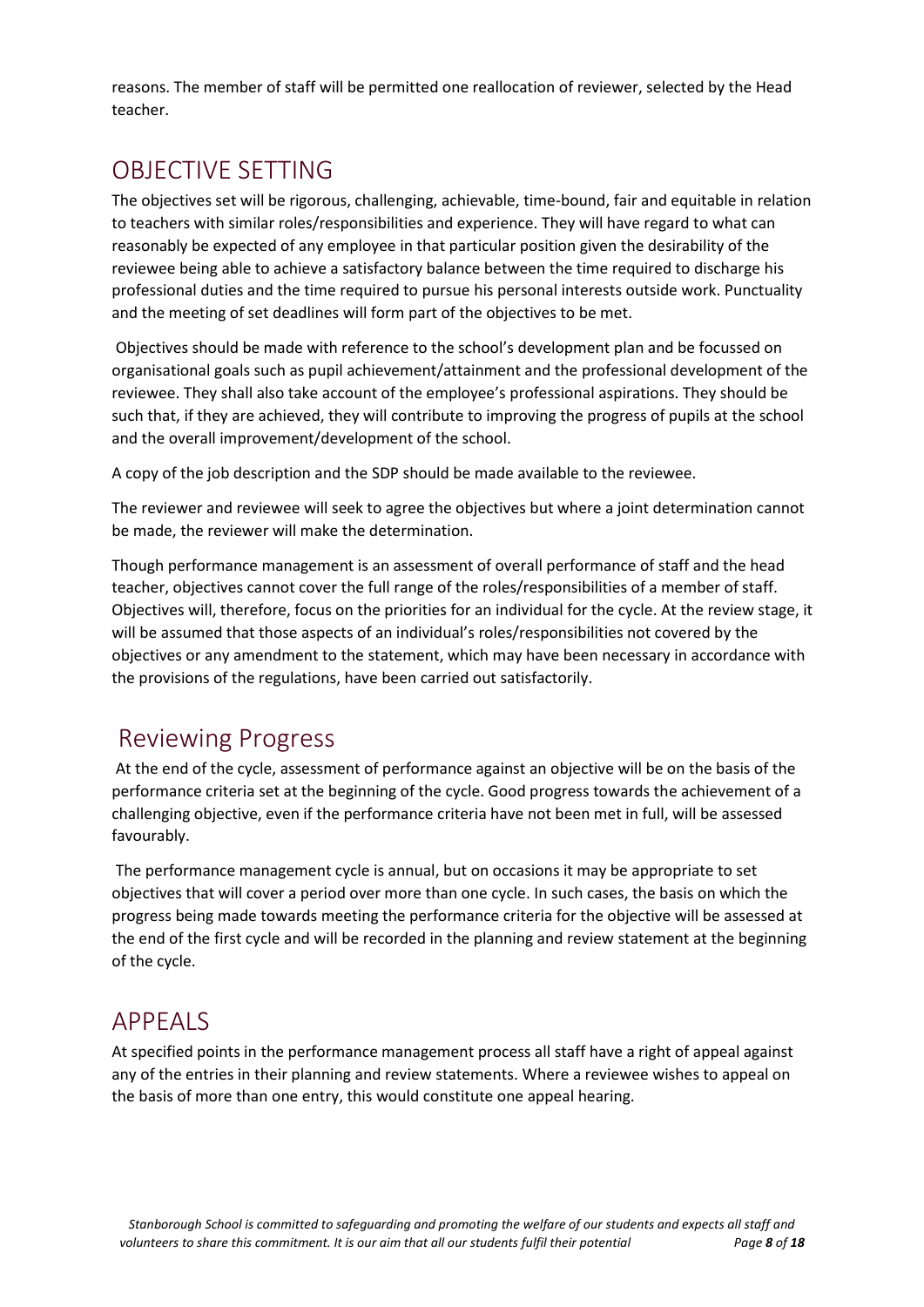### CONFIDENTIALITY

The whole performance management process and the statements generated under it, in particular, will be treated with strict confidentiality at all times. Only the reviewee's line manager or, where s/he has more than one, each of her/his line managers will be provided with access to the reviewee's plan recorded in her/his statement, upon request, where this is necessary to enable the line manager to discharge her/his line management responsibilities. Reviewees will be told who has requested and has been granted access.

### TRAINING AND SUPPORT

The school's CPD programme will be informed by the training and development needs identified in the training annex of the reviewees' planning and review statements.

The governing body will ensure in the budget planning that, as far as possible, appropriate resources are made available in the school budget for any training and support agreed for reviewees in accordance with both the BUC policy handbook and the staff policy handbook.

An account of the training and development needs of staff in general, will form a part of the head teacher's annual report to the governing body about the operation of the performance management in the school.

With regard to the provision of CPD in the case of competing demands on the school budget, a decision on relative priority will be taken with regard to the extent to which: (a) the CPD identified is essential for a reviewee to meet their objectives; and (b) the extent to which the training and support will help the school to achieve its priorities. The school's priorities will have precedence.

### APPOINTMENT OF REVIEWERS FOR THE HEAD TEACHER

At Stanborough Secondary School, the Governing Body is the reviewer for the head teacher and to discharge this responsibility on its behalf may appoint 2 or 3 governors. The BUC may appoint an external reviewer for the Head Teacher who will be ratified by the governing body.

Where a head teacher is of the opinion that any of the reviewers appointed under this regulation is unsuitable for professional reasons, s/he may submit a written request to the governing body for that governor to be replaced, stating those reasons.

### APPOINTMENT OF REVIEWERS FOR STAFF

In the case where the head teacher is not the teacher's line manager, the head teacher may delegate the duties imposed upon the reviewer, in their entirety, to the teacher's line manager. In this school, the head teacher has decided that: the head teacher will be the reviewer for the staff s/he directly line manages and will delegate the role of reviewer, to the relevant line managers for some or all other staff.

Where a teacher falls in more than one faculty, the head teacher will determine which faculty leader will be best placed to manage and review the teacher's performance (if they are indeed the appraiser). Where a teacher is of the opinion that the person to whom the head teacher has delegated the reviewer's duties is unsuitable for professional reasons, s/he may submit a written request to the head teacher for that reviewer to be replaced, stating those reasons.

Where it becomes apparent that the reviewer will be, absent for the majority of the cycle or is unsuitable for professional reasons the head teacher may perform the duties himself/herself or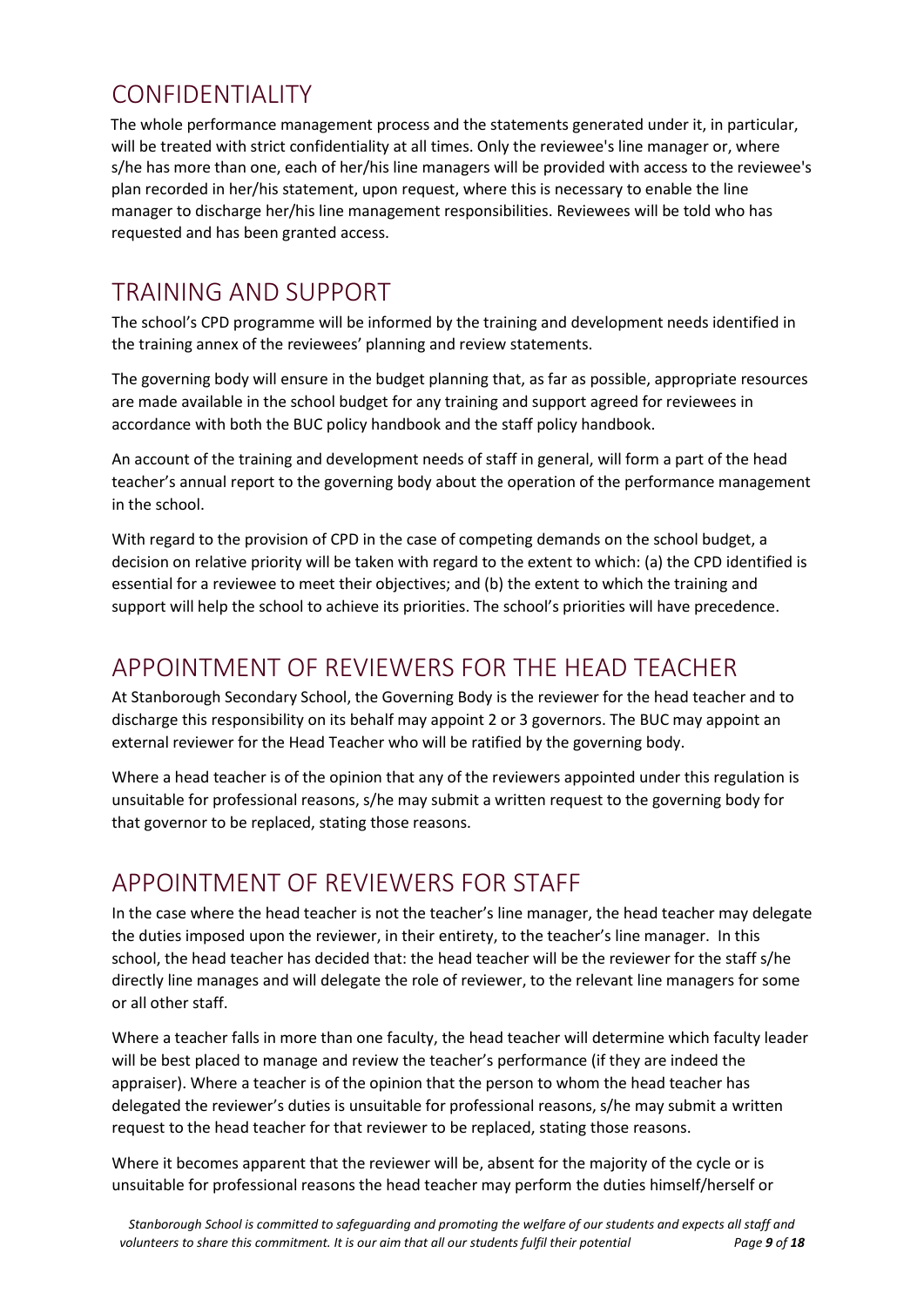delegate them in their entirety to another leader in the school*.* Where this leader is not the reviewee's line manager that leader will have an equivalent or higher status in the staffing structure as the reviewee's line manager.

A performance management cycle will not begin again in the event of the reviewer being changed. All line managers to whom the head teacher has delegated the role of reviewer will receive appropriate preparation for that role.

### THE PERFORMANCE MANAGEMENT CYCLE

The performance of teachers must be reviewed on an annual basis. Performance planning and reviews must be completed for all staff by 31 October and for head teachers by 31 December. However, reviews will be completed by  $31<sup>st</sup>$  December for staff, in situations such as the Pandemic and will be agreed with the Headteacher and employee.

The performance management cycle in this school, therefore, will run for an academic year from September to August every year for staff and from  $1<sup>st</sup>$  December to  $31<sup>st</sup>$  November for the head teacher, except during the pandemic.

Staff, who are employed on a fixed term contract of less than one year, will have their performance managed in accordance with the principles underpinning the provisions of this policy. The length of the cycle will be determined by the duration of their contract.

Where staff begin their employment at the school part way through a cycle, the head teacher shall determine the length of the first cycle for that staff member, with a view to bringing the cycle into line with the cycle for other staff at the school, as soon as possible. This shall be the case in the event that the member of staff is the head teacher.

Where staff transfers to a new post within the school part way through a cycle, the head teacher shall determine whether the cycle shall begin again and whether to change the reviewer. The above shall apply in the case where the member of staff is the head teacher.

# RETENTION OF STATEMENTS

Performance management planning and review statements will be retained for a minimum period of 6 years.

### MONITORING AND EVALUATION

The governing body will monitor the operation and outcomes of performance management arrangements.

The head teacher will provide the governing body with a written report on the operation of the school's performance management policy annually. The report will not contain any information, which would enable any individual to be identified. The report will include:

- the operation of the performance management policy.
- the effectiveness of the school's performance management procedures.
- staff training and development needs.

The Governing Body is committed to ensuring that the performance management process is fair and non-discriminatory. There will be no discrimination based on race, sex, Sexual orientation, disability,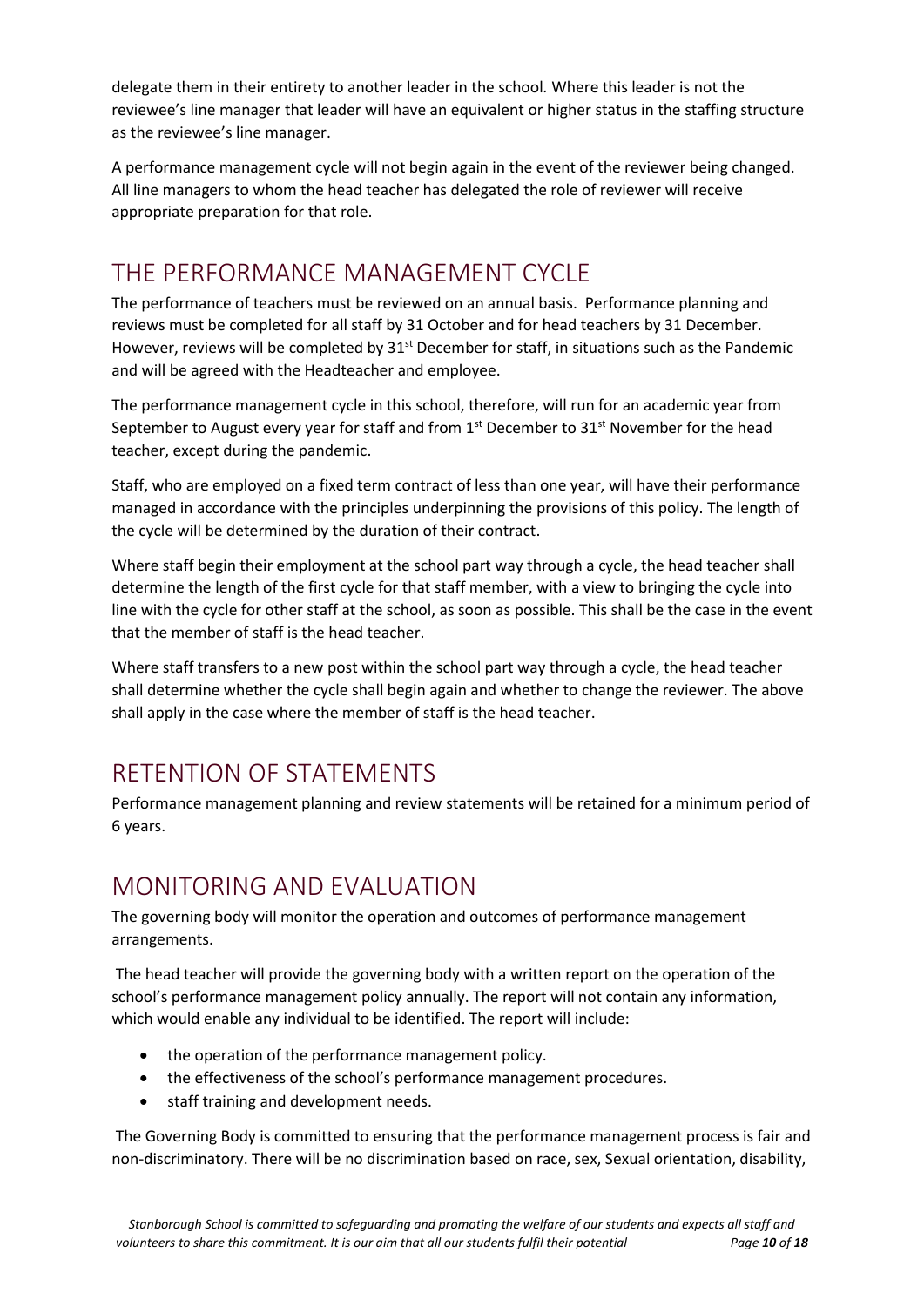religion, age or part time contracts. The Head teacher will monitor the process and include any monitoring data in the report where appropriate.

The head teacher will also report on whether there have been any appeals or representations on an individual or collective basis on the grounds of alleged discrimination under any of the categories above.

### REVIEW OF THE POLICY

The Governing Body will review the performance management policy every school year at its personnel committee meeting.

The Governing Body will take account of the head teacher's report in its review of the performance management policy. The policy will be revised as required to introduce any changes in regulation and statutory guidance to ensure that it is always up to date.

To ensure staff are fully conversant with the performance management arrangements, all staff who join the school will be briefed on these arrangements as part of their introduction to the school.

### ACCESS TO DOCUMENTATION

Copies of the School Development Plan and SEF are published on the school's intranet and/or can be obtained from the school PA office.

### CLASSROOM OBSERVATION PROTOCOL

All classroom observation will be undertaken in accordance with the school's protocol for lesson observations as in the school handbook and in keeping with the performance management regulations.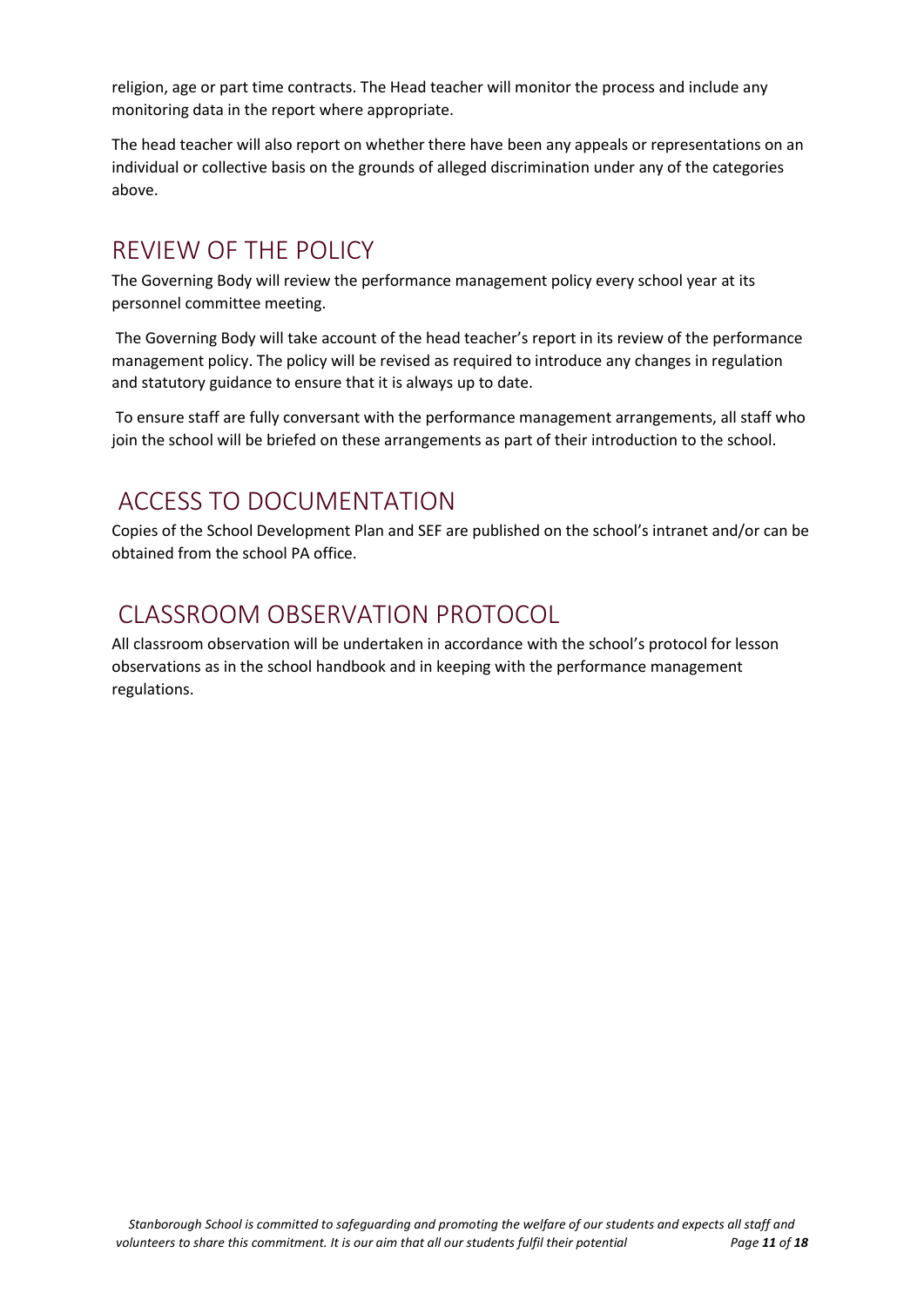#### **PERFORMANCE & DEVELOPMENT REVIEW PROCESS**

Stanborough Secondary School Performance Management

**February 2022 – October 2022 (modified due to the pandemic)** 

**Reviewee: \_\_\_\_\_\_\_\_\_\_\_\_\_\_\_\_\_\_\_\_\_\_\_\_\_\_\_\_\_\_\_\_\_\_\_\_**

**Reviewer: \_\_\_\_\_\_\_\_\_\_\_\_\_\_\_\_\_\_\_\_\_\_\_\_\_\_\_\_\_\_\_\_\_\_\_**

| Date of review meeting: |  |
|-------------------------|--|
|-------------------------|--|

| Date of Objective planning meeting                            |                                                                                                                                                                              |
|---------------------------------------------------------------|------------------------------------------------------------------------------------------------------------------------------------------------------------------------------|
| (Between $21^{st}$ October 2022 – 4 <sup>th</sup> March 2022) |                                                                                                                                                                              |
| Date of first observation                                     |                                                                                                                                                                              |
| (Completed in Spring 1)                                       |                                                                                                                                                                              |
| Date of second observation                                    |                                                                                                                                                                              |
| (18 <sup>th</sup> April 2022 to 29 <sup>th</sup> April 2022)  |                                                                                                                                                                              |
| Date of mid-year review meeting                               |                                                                                                                                                                              |
| $(7th$ May 2022 – 17 <sup>th</sup> May 2022)                  |                                                                                                                                                                              |
| Date of Final review meeting and statement<br>completed       |                                                                                                                                                                              |
| $(17th October 2022 – 31st October 2022)$                     |                                                                                                                                                                              |
|                                                               |                                                                                                                                                                              |
|                                                               | Not that documentation will be presented at the review meeting (data, observations, lesson plans<br>etc.) and saved on your performance management area on the shared drive) |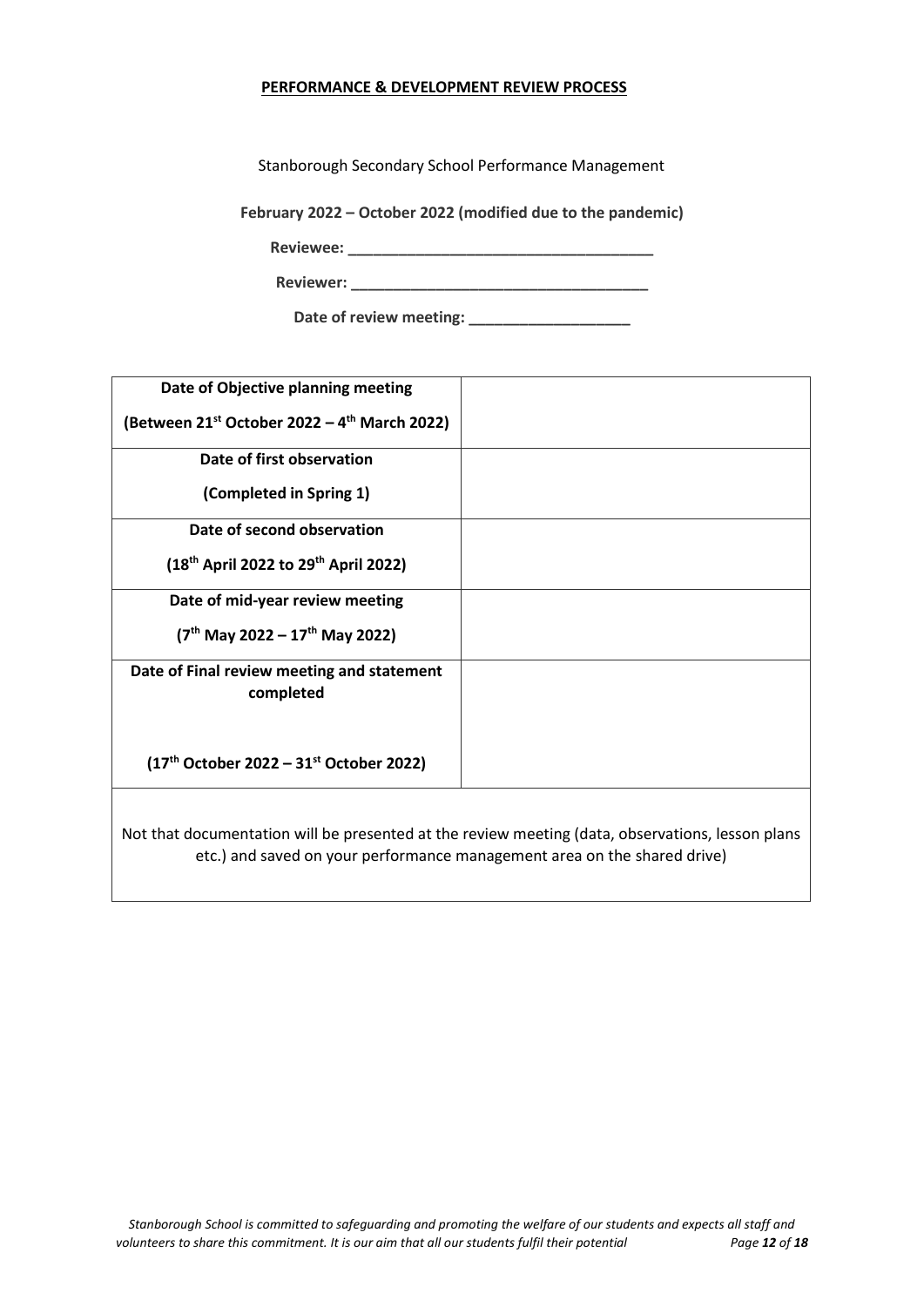#### OPTIONAL PERFORMANCE MANAGEMENT FEEDBACK TO BE COMPLETED BY THE REVIEWER (should be detached from final Performance Management Report if not completed)

#### **Section 13- Performance Factors**

#### 1. Select only those factors that apply, with a minimum of three

#### Key E-Exceptional G-Good N-Needs Improvement U-Unsatisfactory

| <b>Initiative and</b><br><b>Resourcefulness</b> | Judgement            | Adaptability            | <b>Decisiveness</b>     | <b>Customer</b><br><b>Service</b> | Innovation<br>and |  |  |
|-------------------------------------------------|----------------------|-------------------------|-------------------------|-----------------------------------|-------------------|--|--|
|                                                 | $\Box E$             | $\Box E$                | $\Box E$                |                                   | Creativity        |  |  |
| $\square$ E                                     |                      |                         |                         | $\square$ E                       |                   |  |  |
| $\Box$ G                                        | $\Box$ G             | $\Box$ G                | $\Box$ G                | $\Box$ G                          | $\Box E$          |  |  |
|                                                 | $\Box N$             | $\Box N$                | $\Box N$                |                                   | $\Box$ G          |  |  |
| $\Box N$                                        |                      |                         |                         | $\Box$ N                          |                   |  |  |
| $\square$                                       | $\Box$ U             | $\Box$ U                | $\Box$                  | $\square \; \textsf{U}$           | $\Box N$          |  |  |
|                                                 |                      |                         |                         |                                   | $\Box$ U          |  |  |
|                                                 |                      |                         |                         |                                   |                   |  |  |
| <b>Job Knowledge</b>                            | Interpersonal        | Oral                    | Written                 | <b>Supervision</b>                | Leadership        |  |  |
| and Skills                                      | <b>Relationships</b> | Communication           | <b>Communication</b>    | (Direct)                          |                   |  |  |
|                                                 |                      | $\square$ E             | $\Box E$                |                                   | $\Box$ E          |  |  |
| $\square$ E                                     | $\Box E$             |                         |                         | $\square$ E                       |                   |  |  |
|                                                 |                      | $\Box$ G                | $\Box$ G                |                                   | $\Box$ G          |  |  |
| $\Box$ G                                        | $\Box$ G             |                         |                         | $\Box$ G                          |                   |  |  |
|                                                 |                      | $\Box$ N                | $\Box$ N                |                                   | $\square$<br>N    |  |  |
| $\Box N$                                        | $\Box N$             |                         |                         | $\Box N$                          | $\Box$ U          |  |  |
| $\Box$ U                                        | $\Box$ U             | $\square \; \textsf{U}$ | $\square \; \textsf{U}$ | $\square \; \textsf{U}$           |                   |  |  |
|                                                 |                      |                         |                         |                                   |                   |  |  |
| <b>Performance factor Definitions</b>           |                      |                         |                         |                                   |                   |  |  |
|                                                 |                      |                         |                         |                                   |                   |  |  |

#### **1. Initiative and Resourcefulness**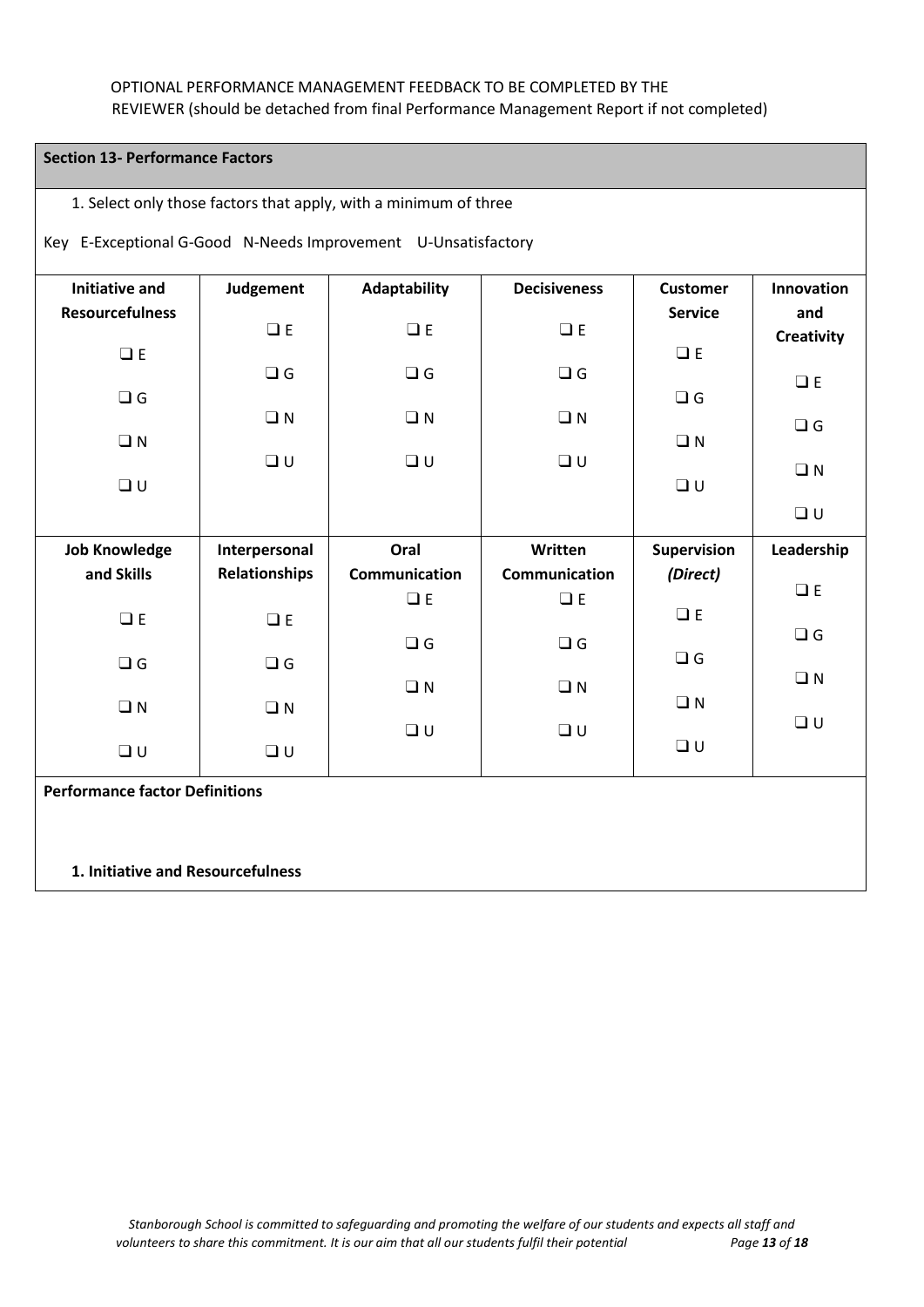Deals skilfully and promptly with new situations, difficulties, or regularly assigned work. Demonstrates a readiness and ability to take action within prescribed limits

#### **2. Judgement**

Applies sound logic in making decisions. Maintains awareness of organisational realities and audience perspectives

#### **3. Adaptability**

Able to adjust e.g. to changing responsibilities, supervisors, work environment

#### **4. Decisiveness**

Able to make decisions or resolve problems within reasonable time frames

#### **5. Customer Service**

Interacts with customers in a professional manner

#### **6. Innovation and creativity**

Able to develop new approaches or procedures, adapts existing procedures to meet new work demands

#### **7. Job Knowledge and Skills**

Has the knowledge and skills to perform effectively. Adds value to the organization through professional or vocational abilities, knowledge of legislation, regulation, use of tools etc.

#### **8. Interpersonal Relationships**

Works well with others. Resolves conflicts amicably and professionally. Maintains composure in stressful situations

#### **9. Oral Communication**

Able to communicate information clearly so that the listener can readily and fully understand

#### **10. Witten Communication**

Able to communicate information in writing at the level commensurate with the job

#### **11. Supervision (Direct)**

Respects, motivates and oversees career development of staff

#### **12. Leadership**

Able to guide others by example or by fostering teamwork or by direct/indirect leadership.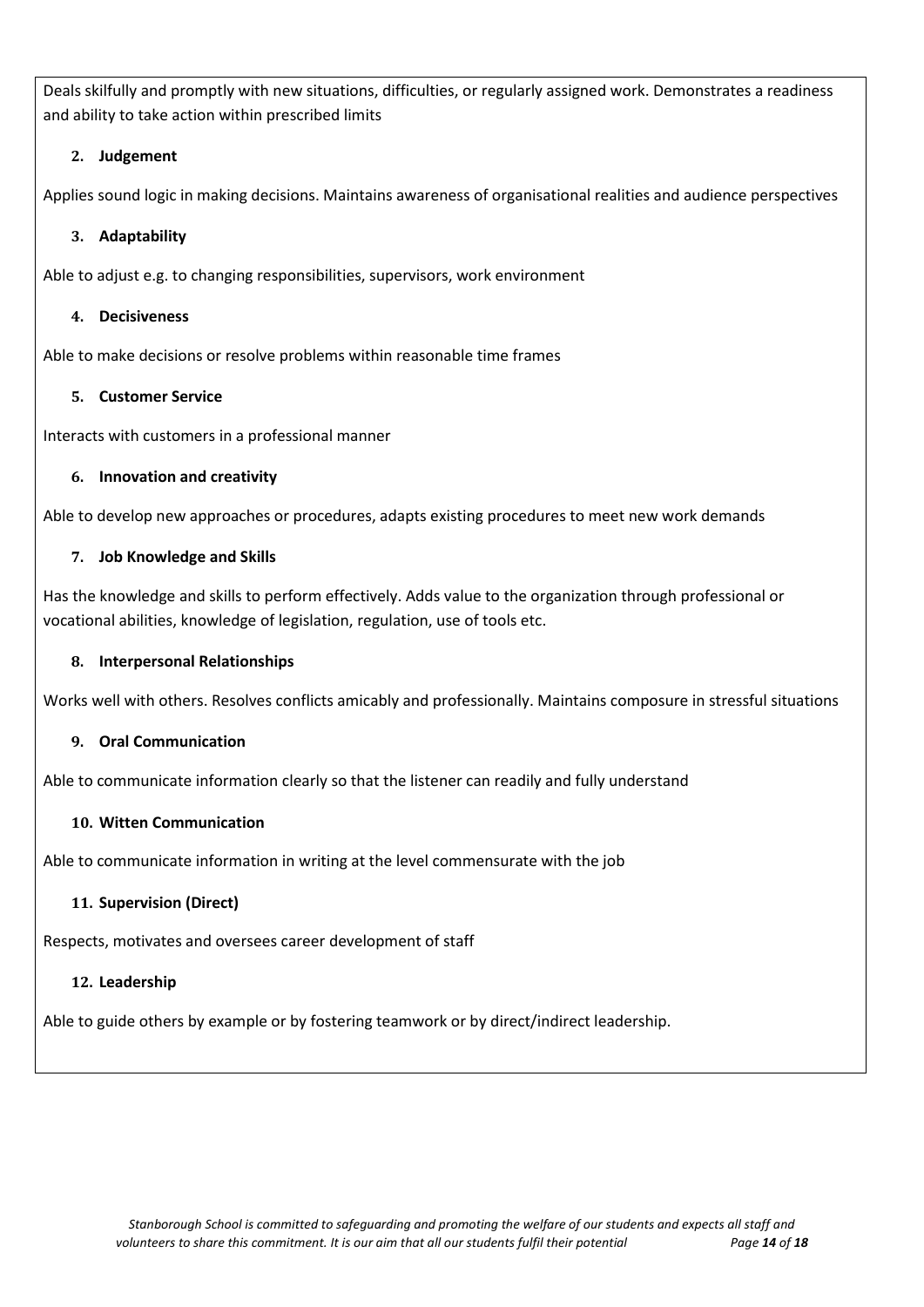# 10. Part B - Capability Procedure

10.1 This procedure applies only to teachers or head teachers about whose performance there are serious concerns that the appraisal process has been unable to address.

At least five working days' notice will be given of the formal capability meeting. The notification will contain sufficient information about the concerns about performance and their possible consequences to enable the teacher to prepare to answer the case at a formal capability meeting. It will also contain copies of any written evidence; the details of the time and place of the meeting; and will advise the teacher of their right to be accompanied by a workplace colleague or a certified trade union representative.

### 11. Formal capability meeting – Stage 1

- 11.1 This meeting is intended to establish the facts. It will be conducted by the Chair of Governors (for head teacher capability meetings) or head teacher (for other teachers)*.* The meeting allows the teacher, accompanied by a colleague if they wish, to respond to concerns about their performance and to make any relevant representations. This may provide new information or a different context to the information/evidence already collected.
- 11.2 The person conducting the meeting may conclude that there are insufficient grounds for pursuing the capability issue and that it would be more appropriate to continue to address the remaining concerns through the appraisal process. In such cases, the capability procedure will come to an end. The person conducting the meeting may also adjourn the meeting *for example if they decide that further investigation is needed, or that more time is needed in which to consider any additional information.*
- 11.3 In other cases, the meeting will continue. During the meeting, or any other meeting which could lead to a formal warning being issued, the person conducting the meeting will:
	- identify the professional shortcomings, *for example which of the standards expected of teachers are not being met*;
	- give clear guidance on the improved standard of performance needed to ensure that the teacher can be removed from formal capability procedures (*this may include the setting of new objectives focused on the specific weaknesses that need to be addressed, any success criteria that might be appropriate and the evidence that will be used to assess whether or not the necessary improvement has been made)*;
	- explain any support that will be available to help the teacher improve their performance;
	- set out the timetable for improvement and explain how performance will be monitored and reviewed. The timetable will depend on the circumstances of the individual case but in straightforward cases could be *six weeks,* and
	- warn the teacher formally that failure to improve within the set period could eventually lead to dismissal. In very serious cases, this warning could be a final written warning.
- 11.4 Notes will be taken of formal meetings and a copy sent to the member of staff. Where a warning is issued, the teacher will be informed in writing of the matters covered in the bullet points above and given information about the timing and handling of the review stage and the procedure and time limits for appealing against the warning.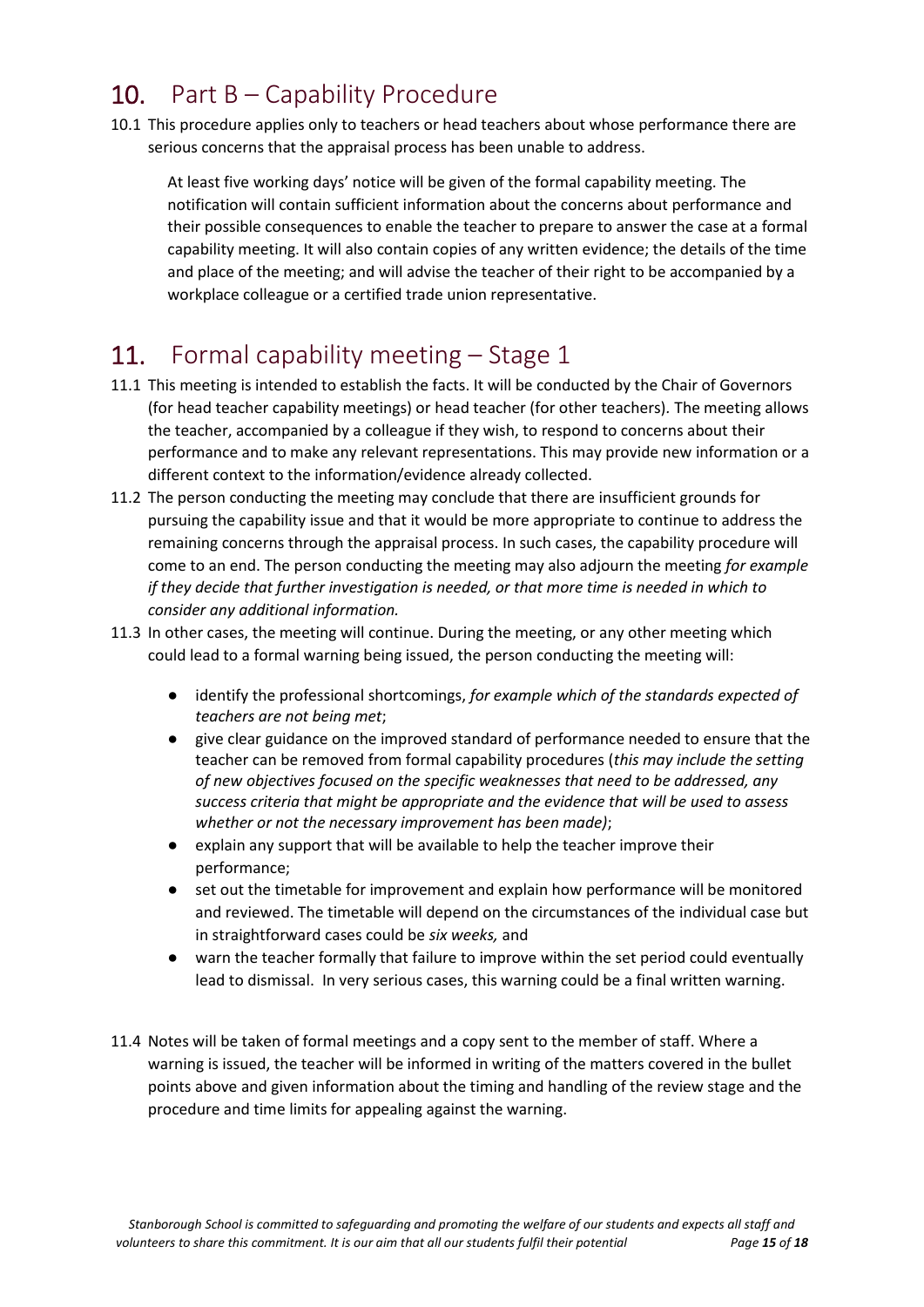# 12. Monitoring and review period following a formal capability meeting

12.1 A performance monitoring and review period will follow the formal capability meeting. Formal monitoring, evaluation, guidance and support will continue during this period. The member of staff will be invited to a formal review meeting, unless they were issued with a final written warning, in which case they will be invited to a decision meeting (see below).

# 13. Formal review meeting – Stage 2

- 13.1 As with formal capability meetings, at least five working days' notice will be given and the notification will give details of the time and place of the meeting and will advise the teacher of their right to be accompanied by a workplace colleague or a certified trade union representative.
- 13.2 If the person conducting the meeting is satisfied that the teacher has made sufficient improvement, the capability procedure will cease and the appraisal process will re-start. In other cases:
	- If some progress has been made and there is confidence that more is likely, it may be appropriate to extend the monitoring and review period;
	- If no, or insufficient improvement has been made during the monitoring and review period, the teacher will receive a final written warning.
- 13.3 As before, notes will be taken of formal meetings and a copy sent to the member of staff. The final written warning will mirror any previous warnings that have been issued. Where a final warning is issued, the member of staff will be informed in writing that failure to achieve an acceptable standard of performance (within the set timescale), may result in dismissal and given information about the handling of the further monitoring and review period and the procedure and time limits for appealing against the final warning. The teacher will be invited to a decision meeting.

# 14. Decision meeting – Stage 3

- 14.1 As with formal capability meetings and formal review meetings, at least five working days' notice will be given and the notification will give details of the time and place of the meeting and will advise the teacher of their right to be accompanied by a workplace colleague or a certified trade union representative.
- 14.2 If an acceptable standard of performance has been achieved during the further monitoring and review period, the capability procedure will end and the appraisal process will re-start. If performance remains unsatisfactory, a decision, or recommendation to the Governing Body, will be made that the teacher should be dismissed or required to cease working at the school.
- 14.3 The teacher will be informed as soon as possible of the reasons for the dismissal, the date on which the employment contract will end, the appropriate period of notice and their right of appeal.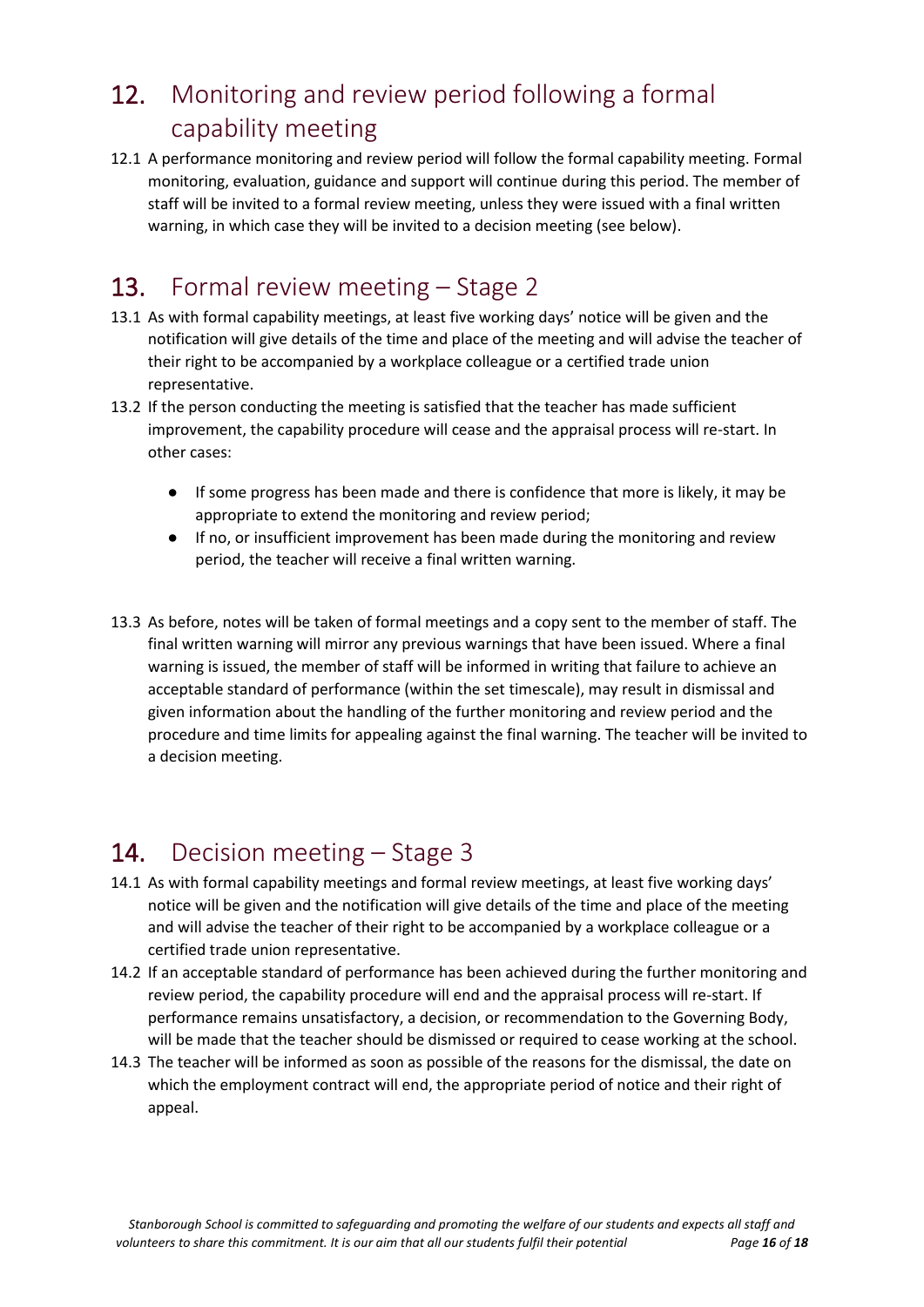# 15. Decision to dismiss

15.1 The power to dismiss staff in this school has been delegated to two governors (from the personnel committee where possible) acting with the head teacher.

### 16. Dismissal

16.1 Once the decision to dismiss has been taken, the Head teacher will inform the Chair of Governors who will dismiss the teacher with notice*.*

# 17. Appeal

- 17.1 If a teacher feels that a decision to dismiss them, or other action taken against them*,* is wrong or unjust, they may appeal in writing against the decision within five days of the decision, setting out at the same time the grounds for appeal. Appeals will be heard without unreasonable delay and, where possible, at an agreed time and place. The same arrangements for notification and right to be accompanied by a colleague will apply as with formal capability and review meetings and, as with other formal meetings, notes will be taken and a copy sent to the teacher.
- 17.2 The appeal will be dealt with impartially and, wherever possible, by managers or governors who have not previously been involved in the case.
- 17.3 The teacher will be informed in writing of the results of the appeal hearing as soon as possible.

### 18. General principles underlying this policy

### ACAS Code of Practice on Disciplinary and Grievance

#### Procedures

18.1 Part B of the policy will be implemented in accordance with the provisions of the ACAS Code of Practice.

### Confidentiality

18.2 The appraisal and capability processes will be treated with confidentiality. However, the desire for confidentiality does not override the need for the head teacher and governing body to quality-assure the operation and effectiveness of the appraisal system. The head teacher will review all teachers' objectives and written appraisal records personally, in order to check consistency of approach and expectation between different appraisers.

### Consistency of Treatment and Fairness

18.3 The Governing Body is committed to ensuring consistency of treatment and fairness and will abide by all relevant equality legislation.

#### **Definitions**

18.4 Unless indicated otherwise, all references to "teacher" include the head teacher.

### Delegation

18.5 Normal rules apply in respect of the delegation of functions by governing bodies, head teachers and BUC.